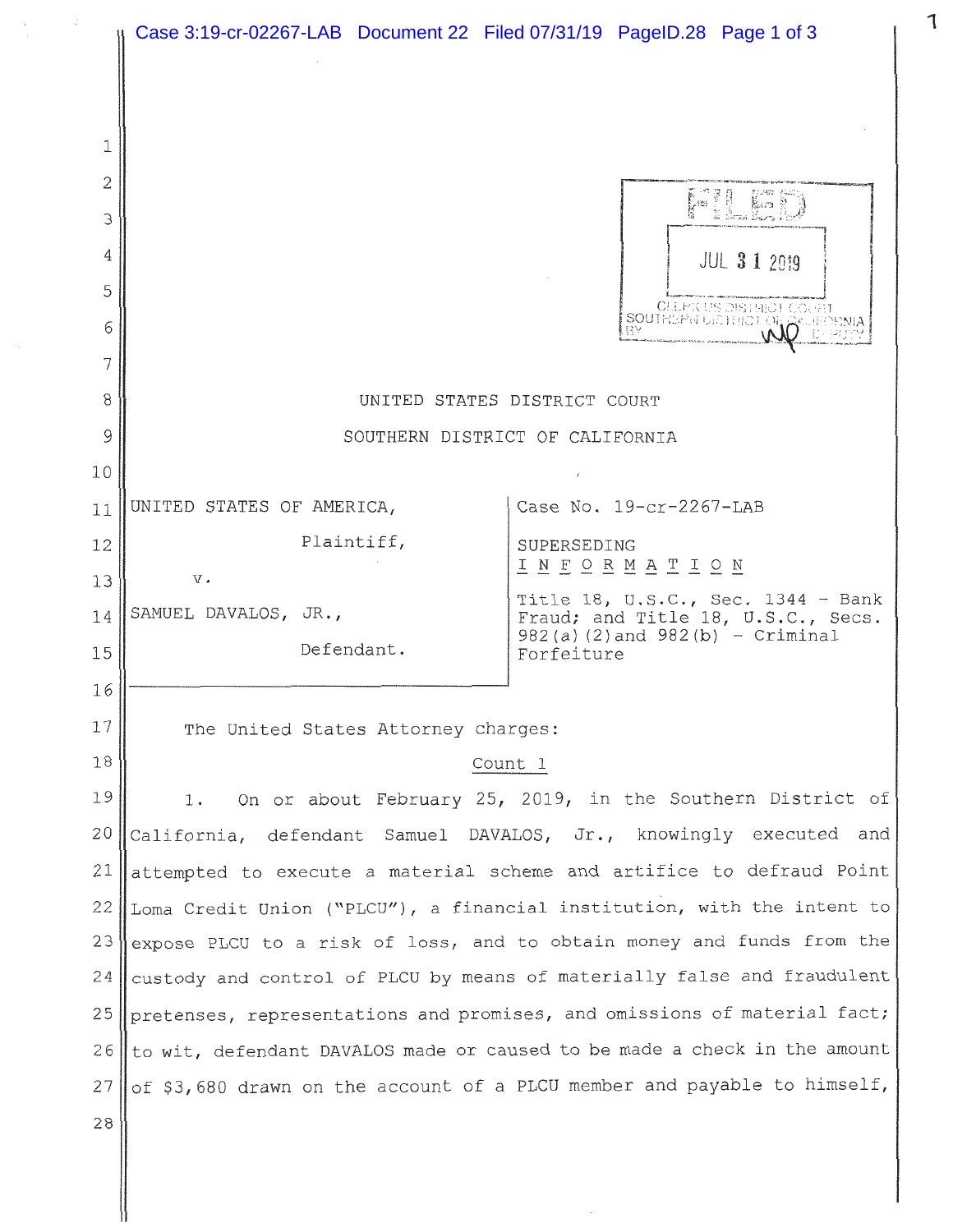Case 3:19-cr-02267-LAB Document 22 Filed 07/31/19 PageID.29 Page 2 of 3

1 and bearing the member's forged signature, without the member's 2 knowledge or authorization.

4 All in violation of Title 18, United States Code, Section 1344.

## 6 CRIMINAL FORFEITURE ALLEGATIONS

 || 2. The allegations set out above are realleged and by their 8 reference fully incorporated herein for the purpose of alleging forfeiture to the United States of America pursuant to the provisions  $\vert$  of Title 18, United States Code, Section 982(a)(2).

11 3. Upon conviction of the offense set forth in Count 1 and pursuant to Title 18, United States Code, Section 982(a)(2), defendant SAMUEL DAVALOS, JR. shall forfeit to the United States any property constituting or derived from proceeds he obtained directly or indirectly 15 as the result of the violation set forth in Count 1 of the Superseding Information. The property to be forfeited includes, but is not limited to, all monies, funds, and credit held in or attributable to PLCU accounts 1061207-01 and 1061207-80, as well as a money judgment in the 19 amount of \$117,305, which represents the full proceeds of Defendant's scheme.

 4.If any of the property described above, as a result of any act or omission of defendant SAMUEL DAVALOS, JR., cannot be located upon the exercise of due diligence; has been transferred or sold to, or deposited with, a third party; has been placed beyond the jurisdiction of the court; has been substantially diminished in value; or has been commingled with other property which cannot be divided without difficulty, the || //

|| $1/$